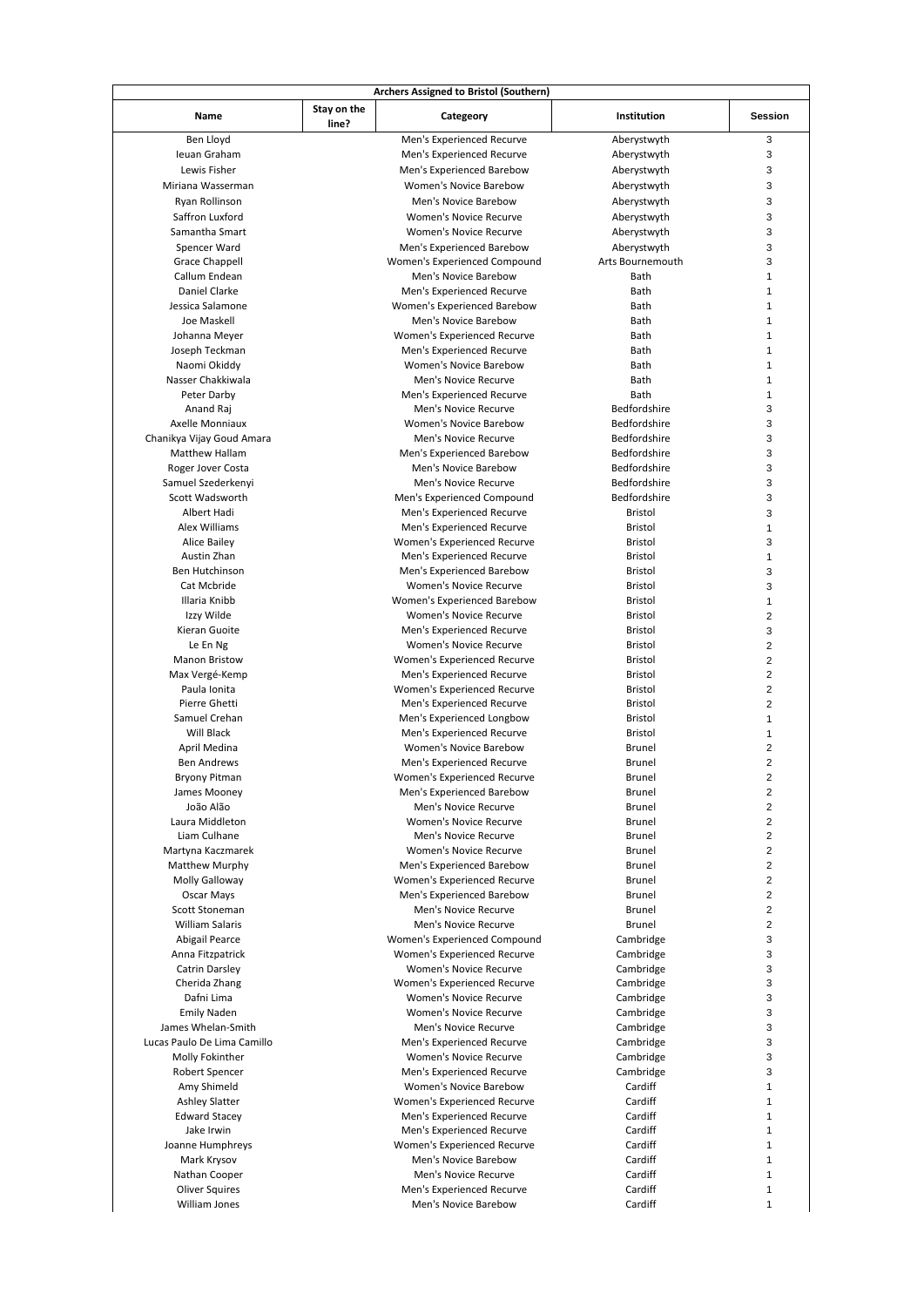Ben Thompson Men's Experienced Recurve Coventry

Benjamin Shardow Men's Novice Recurve Coventry Bo Zhang **Men's Novice Recurve** Coventry David Bosmans Men's Novice Recurve Coventry Hannah Powell Women's Experienced Recurve Coventry Harley Stephenson Men's Experienced Barebow Coventry Raul Anton Gutierrez **Men's Novice Barebow** Coventry Ryan Anderson **Men's Experienced Compound** Coventry Samuel Bowden **Men's Experienced Longbow** Coventry Alexander Black Men's Experienced Recurve Essex Fabien Coomber **Men's Novice Recurve Men's Novice Recurve ESSEX** Imageon Charles Women's Novice Recurve Essex James Pearce **Men's Experienced Recurve** Essex Joshua Bennett **Men's Experienced Recurve** Essex Kangphil Kim Men's Novice Recurve Essex Women's Novice Recurve Alexandra Camaly Women's Experienced Recurve Exeter Asher Smart Women's Novice Barebow Exeter Chan Mau Lim Men's Novice Recurve Exeter Chris Fitch Men's Experienced Recurve Exeter Harrigan Mendes Men's Novice Barebow Exeter Henry Barnett **Men's Experienced Barebow** Exeter Henry Kerr **Men's Experienced Recurve** Exeter Exeter Exeter Exeter Exeter Exeter Exeter<br>Hoi Wa Wong **Exeter** Men's Novice Recurve Men's Novice Recurve James Thomas **Men's Novice Barebow** Exeter Jemimah Ngu Women's Novice Recurve Exeter Kieran Cowan **Men's Experienced Recurve** Exeter Leonard Zembski Men's Experienced Recurve Exeter Luke Burch Men's Experienced Recurve Exeter Men's Novice Barebow Rita Zhu Women's Novice Recurve Exeter Sophie Pain **Super Exeter** Women's Novice Recurve **Exeter** Exeter<br>Surabhi Desai **Novice Access Super Exeter** Women's Experienced Recurve Women's Experienced Recurve Exeter Tia Luscombe Women's Novice Recurve Exeter Tristan Hardyman Men's Novice Recurve Exeter Ariun Kolli **Men's Novice Recurve** Imperial Imperial Harrison Moss and the Men's Experienced Recurve and the strainer in the matrice of the Men's Experienced Recurve and the Imperial of the Men's Experienced Recurve and the Imperial of the Men's Experienced Recurve and the I Men's Experienced Recurve Muhammed Valera **Muhammed Valera Men's Experienced Compound** and Imperial Ryan Scott **Men's Experienced Longbow** Imperial Sheung To (Toby) Lam **Men's Experienced Compound** Imperial Imperial Teodor Baltoi **Men's Novice Recurve Imperial** Tristan Lim **Imperial** Christan Lim Men's Experienced Recurve **Imperial**<br>Men's Novice Recurve **Imperial** Men's Novice Recurve Men's Novice Recurve **Imperial** Yuyang Cen **Men's Experienced Recurve Imperial** Zivue Tong **Mental Compound** Men's Experienced Compound **Imperial** Aline Kellenberger Women's Novice Barebow Kent Anastasia Wilson Women's Novice Barebow Kent Caitlin Hopkins Women's Novice Barebow Kent Charlotte Langford Women's Experienced Barebow Kent Daniel Terry Men's Experienced Barebow Kent Elliot Porter Men's Experienced Barebow Kent Women's Novice Barebow Kent Ryan Heath Men's Experienced Recurve Kent rhiannon ashton-cox Women's Novice Barebow Kent Sarah Mulvey Women's Experienced Compound Kent Shantanu Gaur **Men's Novice Barebow** Kent Henry Cossey Men's Experienced Longbow King's College Claudia Trebino Women's Experienced Recurve Leicester Daniel Lewis Communication of the Men's Novice Recurve Communication of Leicester Communication of Men's Novice Recurve Communication of Leicester Communication of Men's Novice Recurve Communication of Leicester Communicat Women's Novice Barebow Leicester Kishen Pankhania Men's Experienced Recurve Leicester Rebecca Weber Women's Novice Recurve Leicester Sam Prettyman and Men's Experienced Barebow and Leicester Anna Symanowski Women's Novice Recurve Loughborough Ben Evans **Men's Experienced Recurve** Coughborough<br>Cameron Cathro **Men's Experienced Recurve** Loughborough Men's Experienced Recurve Loughborough Catrina Salisbury Women's Experienced Recurve Loughborough Chris Marfell **Men's Novice Recurve** Loughborough Christopher Cooper Men's Experienced Recurve Loughborough Curtis Workman Men's Novice Recurve Loughborough Ellie Noble Women's Novice Recurve Loughborough Francesco Guerriero Men's Experienced Compound Loughborough Hari Patel **Men's Novice Recurve** Couper Loughborough<br>Harry Morton **Men's Experienced Recurve** Loughborough Men's Experienced Recurve Loughborough Haydn Lloyd **Men's Novice Recurve** Computer Loughborough Ilia Sediq Women's Novice Barebow Loughborough

 $\overline{2}$ 

 $\overline{2}$ 

2

2

 $\overline{2}$ 

 $\overline{2}$ 

2

2

2

3

3

3

3

3

3

3

1

1

1

1

1

1

1

1

1

1

1

1

1

1

1

1

1

1

1

2

2

2

 $\overline{2}$ 

2

2

 $\overline{2}$ 

 $\overline{2}$ 

2

2

2

3

3

3

3

3

3

3

3

3

3

3

3

2

 $\overline{2}$ 

2

2

2

2

3

3

3

3

3

3

3

3

3

3

3

3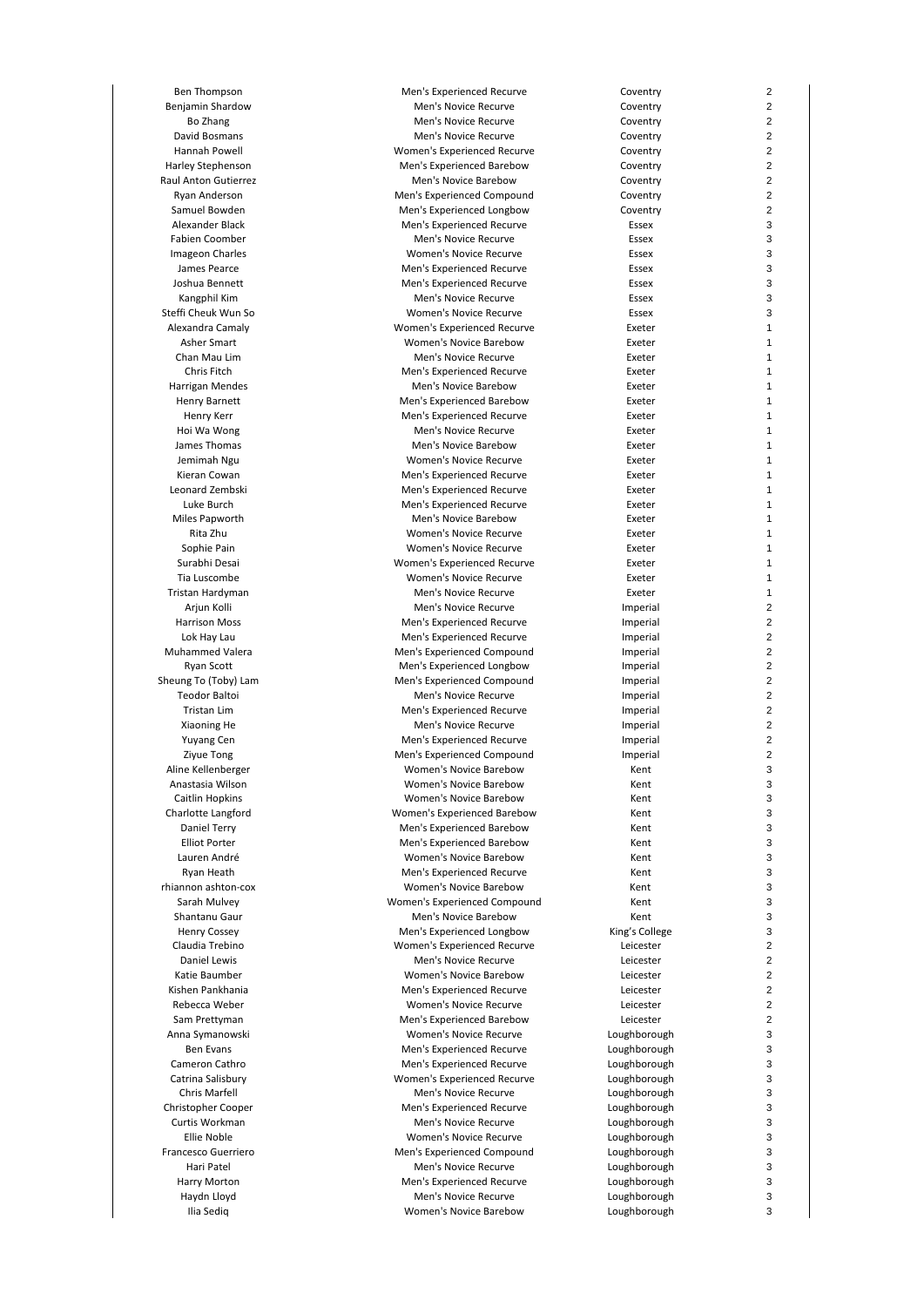Dave Ambrose

Jennika Vadher Women's Experienced Recurve Loughborough Katie Axup **Momen's Novice Longbow** Loughborough Kieran Curson **Men's Experienced Recurve** Loughborough Loughborough Lewys Cummins Men's Experienced Recurve Loughborough Lucy Hubbert Women's Experienced Recurve Loughborough Nicholas Lim Men's Novice Recurve Loughborough Rebecca Mears **Mears** Women's Experienced Recurve Nick Crapnell Men's Experienced Recurve Manchester Met Charlie Alvarez Men's Experienced Recurve Northampton Chris Palmer **Men's Experienced Recurve** Morthampton Kathryn Parker **Marker Women's Experienced Barebow** Northampton Lauren Smith Women's Experienced Recurve Northampton Adam Bates Men's Experienced Recurve Oxford Callum Henfrey **Callum Henfrey Construction Construction** Men's Experienced Recurve<br>Chia-Hsin Tsai **Mental Construction Construction** Construction Oxford Chia-Hsin Tsai Women's Novice Recurve Oxford Women's Novice Recurve Ciaran Lunt Men's Experienced Recurve Oxford George Petters Men's Novice Recurve Oxford Ruoqi Yuan Women's Novice Recurve Samuel Walby **Samuel Walby** Men's Experienced Recurve **CONFORD Sible Mental Sible Accord CONFORD**<br>Sihan Wang Oxford Men's Novice Recurve **Canadian Wang Men's Novice Recurve** Oxford Simon Heller **Men's Experienced Barebow** Oxford Yang Pei Men's Experienced Recurve Oxford Women's Experienced Recurve David Hazon Men's Experienced Recurve Oxford Brookes Debra Ashworth Women's Experienced Recurve Oxford Brookes Alex Rowe **Men's Experienced Recurve Men's Experienced Recurve Plymouth** Andrew Bacon **Men's Novice Recurve Men's Novice Recurve Plymouth** Y Men's Novice Recurve **Plymouth**<br>Men's Experienced Recurve **Plymouth** Men's Experienced Recurve Elsa Cavill Women's Experienced Recurve Plymouth Harry Clemence **Men's Novice Barebow Men's Novice Barebow** Plymouth Katie Pollington Women's Experienced Barebow Plymouth Marilyn Wong Women's Novice Barebow Plymouth Miguel Zamora **Men's Novice Barebow Men's Now Account** Plymouth Nancy Bannister Women's Novice Recurve Plymouth Nathanael Georges **Men's Novice Recurve** Plymouth<br>
Oliver Beales **Men's Novice Recurve** Plymouth Men's Novice Recurve Rob Hargreaves **Men's Experienced Compound** Plymouth Ryan Compton **Men's Novice Recurve Men's Novice Recurve Plymouth** Will Kerridge **Men's Novice Recurve** Men's Novice Recurve **Plymouth** Alvin Yip **Men's Experienced Recurve** Portsmouth Aspen Salisbury **Aspen Salisbury Women's Experienced Recurve** Portsmouth Edward Mears Men's Experienced Longbow Portsmouth Ellie Wild Women's Experienced Barebow Portsmouth Gabor Macsanszky Men's Experienced Recurve Portsmouth Jack Mills Men's Novice Recurve Portsmouth Kai Channon **Men's Novice Recurve Men's Novice Recurve Men's Novice Recurve** Lu Wah Kiera Li Women's Novice Barebow Portsmouth Men's Experienced Recurve **Portsmouth** Nat Dowsett **Men's Experienced Recurve** Portsmouth Rhiannon Morris Women's Experienced Barebow Portsmouth Men's Novice Recurve Sam Bogle Women's Experienced Barebow Portsmouth Ankon Barua Men's Experienced Barebow Queen Mary Ayaan Islam **Men's Novice Barebow** Queen Mary Durgesh Bheemuck Men's Novice Barebow Queen Mary Egandoue Peroumal Men's Experienced Barebow Queen Mary Elizabeth Roberts Women's Experienced Barebow Queen Mary Eve Brogan **Coment Communist Communist Communist Communist Communist Communist Communist Communist Communist Communist Communist Communist Communist Communist Communist Communist Communist Communist Communist Communist Com** Men's Experienced Recurve **Cueen Mary** Michael Wong Men's Experienced Barebow Queen Mary Ngai Ching **Men's Novice Longbow** Queen Mary Pranoy Lagu **Men's Novice Barebow** Queen Mary Saaqib Asif-Jussab Men's Experienced Barebow Queen Mary Tamer Yazici **Men's Novice Recurve** Cueen Mary<br>Zionn Bill **Men's Novice Barebow** Cueen Mary Men's Novice Barebow **Queen Mary** Daniel Burdett **Men's Experienced Recurve** Reading Firat Caner **Men's Novice Recurve** Reading Reading John Pang Men's Experienced Recurve Reading Liam Benwell Men's Experienced Recurve Reading Megan Hird **Magazi Reading** Women's Novice Recurve **Reading** Reading Millie Strickland Women's Novice Barebow Reading Solar Law **Men's Experienced Recurve Reading**<br>Ananya Krishna **Men's Novice Barebow** Royal Holloway Women's Novice Barebow Andrew Brown **Men's Novice Barebow** Royal Holloway Aoife Power **Now American** Momen's Novice Barebow **Royal Holloway** 

3

3

3

3

3

3

3

3

2

 $\overline{2}$ 

2

2

1

1

1

1

1

1

1

1

1

1

1

1

1

1

2

 $\overline{2}$ 

2

2

 $\overline{2}$ 

 $\overline{2}$ 

2

 $\overline{2}$ 

2

2

2

2

 $\overline{2}$ 

2

2

 $\overline{2}$ 

 $\overline{2}$ 

2

2

2

 $\overline{2}$ 

2

2

 $\overline{2}$ 

 $\overline{2}$ 

2

2

2

3

3

3

3

3

3

3

3

3

3

3

3

3

1

1

1

1

1

1

1

2

 $\overline{2}$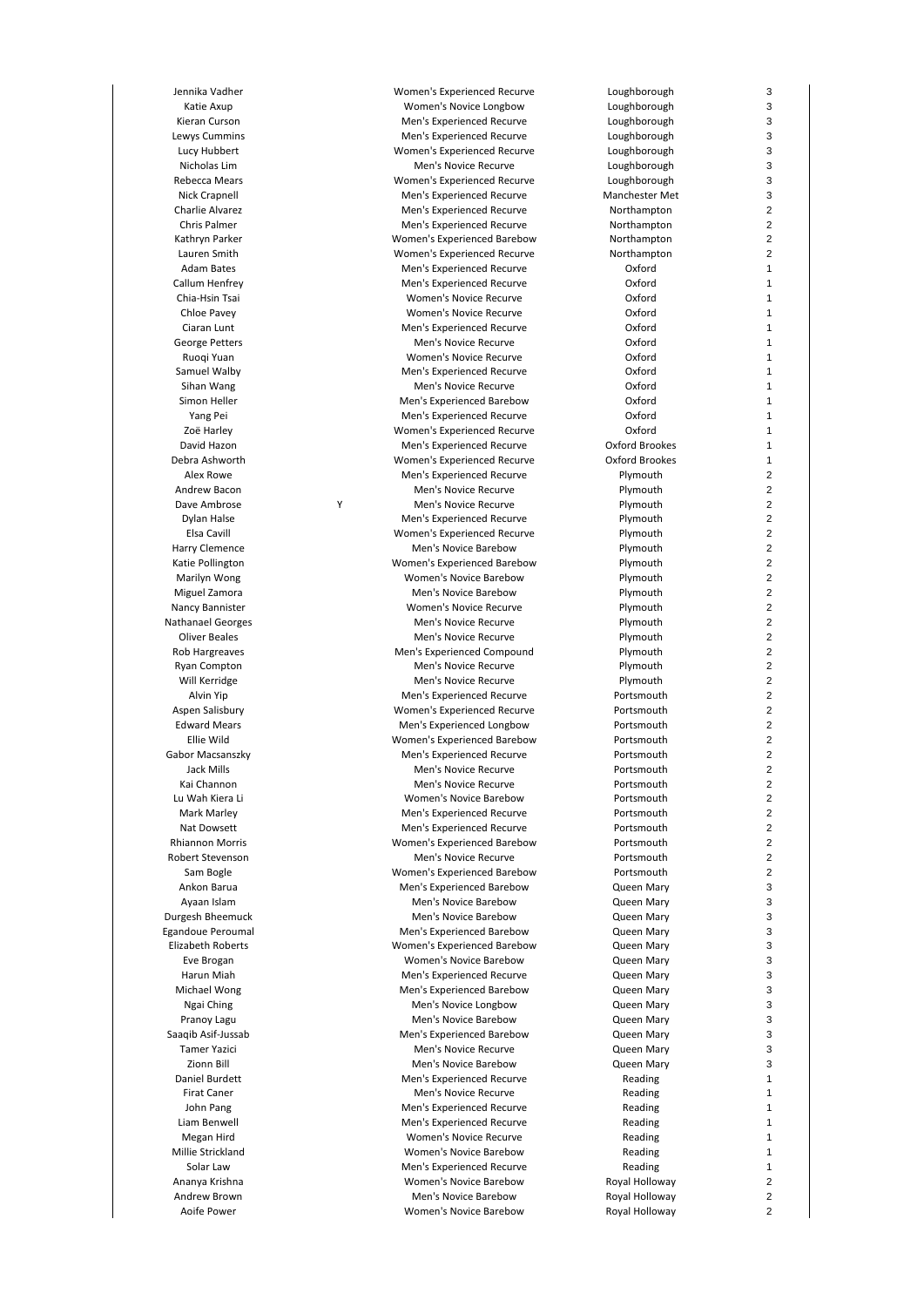Nathaniel Mcshane

Charles Drake **Men's Novice Barebow** Royal Holloway  $\overline{2}$ Julianna Ostrovska Women's Experienced Recurve Royal Holloway  $\overline{2}$ Katie Phillips **Now approximate State Phillips** Women's Novice Barebow **Royal Holloway** 2 Y Men's Novice Barebow Royal Holloway 2 Shauna Punjabi Women's Experienced Recurve Royal Holloway  $\overline{2}$ Xueming Zhu Men's Novice Barebow Royal Holloway 2 Alex Lunika Men's Novice Recurve Southampton 2 Alexander Janmohamed **Men's Novice Recurve** Southampton 2 Andrei Vasile **Men's Novice Recurve** Men's Novice Recurve Southampton 2 Bethany Logan **Matter Communis Experienced Recurve** Southampton 2 Callum Anderson Men's Experienced Longbow Southampton 2 Callum Newlands Men's Experienced Recurve Southampton 2 Ching-Yao Wang **Men's Novice Barebow** Southampton  $\overline{2}$ Duanyang Xu Men's Novice Recurve Southampton 2 Georgina Horwich **Georgina Horwich Communist Constructs** Women's Novice Barebow **Southampton**<br>Harrison Bayliss **Novice Southampton** Men's Experienced Recurve  $\overline{2}$ Men's Experienced Recurve 2 Jing Wen Chong **Chong Chong Chong Chong Chong Chong Chong Chong Chong Chong Chong Chong Chong Chong Chong Chong Chong Chong Chong Chong Chong Chong Chong Chong Chong Chong Chong Chong Chong Chong Chong Chong Chong Chong Ch** 2 Luke Myers Men's Experienced Recurve Southampton  $\overline{2}$ Matthew Wickes **Men's Experienced Recurve** Southampton 2 Miguel Mendes Pena Men's Novice Recurve Southampton  $\overline{2}$ Niambh Jones Women's Novice Recurve Southampton 2 Ricardo Da Silva Men's Novice Recurve Southampton 2 Samantha Loveday **Samantha Loveday Women's Novice Recurve** Southampton Samuel Stemp **Southampton Samuel Stemp**  $\overline{2}$ Men's Novice Recurve 2 Sebastian Chenery Men's Experienced Longbow Southampton 2 Yang Xue **Women's Novice Recurve** Southampton 2 Zhen Liu Men's Novice Recurve Southampton 2 Afonso Espírito Santo **Men's Experienced Recurve** Surrey 3 Ana Maria Tudorache **Maria Tudorache Women's Experienced Barebow** Surrey<br>The Men's Novice Barebow Surrey Surrey Surrey 3 Chintalpati Umashankar Shastry **Men's Novice Barebow** Surrey 3 David Allen **Men's Novice Recurve** Surrey Surrey 3 Elisavetha Sergeev Women's Experienced Barebow Surrey 3 Emma Bleeck Women's Novice Recurve Surrey 3 Henry Lansley **Men's Experienced Compound** Surrey Surrey<br>
Men's Experienced Barebow Surrey Surrey Surrey 3 Keiran Price **Men's Experienced Barebow** Surrey<br>Laura Devaud **Mention Surrey Memen's Experienced Recurve** Surrey 3 Women's Experienced Recurve **Surrey Surrey Surrey**<br>Men's Experienced Recurve **Surrey** 3 Nikolaos Panaretos<br>
Sadhana Jagannath Men's Experienced Recurve Sadhana Jagannath 3 Women's Experienced Recurve Surrey 3 Simon Hake **Men's Experienced Recurve** Surrey 3 Sophie Lodge **Markow Surrey Women's Novice Barebow** Surrey Surrey 3 Thanaya Leelakanok Women's Novice Recurve Surrey 3 Thomas Moore **Men's Novice Recurve** Men's Novice Recurve **Men's Novice Recurve** Surrey 3 Tom Underhill **The Contract Contract Contract Contract Contract Contract Contract Contract Contract Contract Contract Contract Contract Contract Contract Contract Contract Contract Contract Contract Contract Contract Contr** 3 **Men's Experienced Barebow Surrey Surrey** 3 Yida Wang **Men's Experienced Compound** Surrey 3 Junting Ge Men's Experienced Compound UCL 2 Aaron Cardwell **Men's Experienced Recurve Men's Experienced Recurve WE** 1 Coren Bolton Men's Novice Recurve UWE 1 Flo Stacey Women's Experienced Recurve UWE 1 Jesús Curtis Men's Novice Barebow UWE 1 Johnathan Smith Men's Experienced Recurve UWE 1 Luke Baharie Men's Experienced Recurve UWE 1 Men's Novice Barebow 1 Patrick Gammack Men's Novice Recurve UWE 1 Rebecca Hannam Women's Novice Barebow UWE 1 Rhiannon Wood Women's Novice Barebow UWE 1 Samuel Coate **Men's Novice Recurve** Men's Novice Recurve **Men's** UWE 1 Tom Monaghan **Men's Novice Compound** UWE 1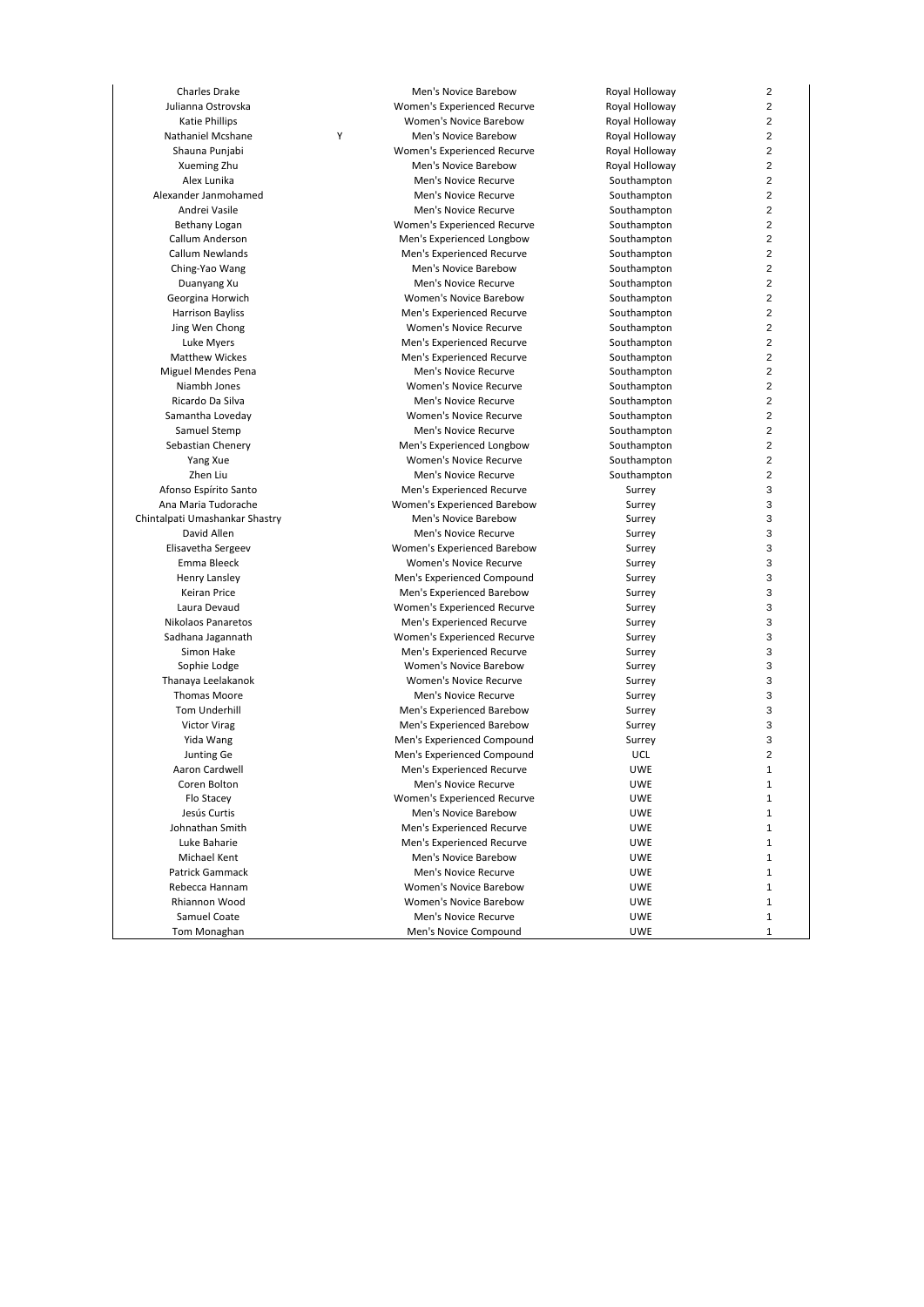|                                  |                      | Archers Assigned To Manchester Met. (Central)              |                              |                         |
|----------------------------------|----------------------|------------------------------------------------------------|------------------------------|-------------------------|
| Name                             | Stay on the<br>line? | Category                                                   | Institution                  | <b>Session</b>          |
| <b>Daniel Priest</b>             |                      | Men's Experienced Recurve                                  | Bangor                       | 3                       |
| Felix Wagner                     |                      | Men's Experienced Barebow                                  | Bangor                       | 3                       |
| Megan Regensburger               |                      | Women's Experienced Recurve                                | Bangor                       | 3                       |
| Aishah Samha                     |                      | <b>Women's Novice Recurve</b>                              | Birmingham                   | 2                       |
| Aletheia Mather                  |                      | Women's Novice Recurve                                     | Birmingham                   | 2                       |
| Alex Gill                        |                      | Men's Novice Recurve                                       | Birmingham                   | 2                       |
| Callum Platt                     |                      | Men's Experienced Compound                                 | Birmingham                   | 2                       |
| Cameron Smith                    |                      | Men's Novice Recurve                                       | Birmingham                   | 2                       |
| Chanakan Arampongpun             |                      | Men's Experienced Recurve                                  | Birmingham                   | 2                       |
| Cleo Parker                      |                      | Women's Novice Recurve                                     | Birmingham                   | 2                       |
| Daniel Ashenden                  |                      | Men's Experienced Recurve                                  | Birmingham                   | 2                       |
| Duncan Loader                    |                      | Men's Novice Recurve                                       | Birmingham                   | 2                       |
| <b>Edward Mcdonald</b>           |                      | Men's Novice Recurve                                       | Birmingham                   | 2                       |
| Elijah Swaddle                   |                      | Men's Experienced Recurve                                  | Birmingham                   | 2                       |
| <b>Evadne Roberts</b>            |                      | Women's Experienced Recurve                                | Birmingham                   | 2                       |
| Hannah Wilson                    |                      | Women's Novice Recurve                                     | Birmingham                   | 2                       |
| John Wong                        |                      | Men's Novice Recurve                                       | Birmingham                   | 2                       |
| Joy Getliffe                     |                      | Women's Novice Recurve                                     | Birmingham                   | 2                       |
| Kirsty Richens                   |                      | Women's Novice Recurve                                     | Birmingham                   | 2                       |
| Lydia Bignall                    |                      | <b>Women's Novice Recurve</b>                              | Birmingham                   | 2                       |
| Megan Abra                       |                      | Women's Experienced Recurve                                | Birmingham                   | 2                       |
| Mj Tulloch                       |                      | Women's Novice Recurve                                     | Birmingham                   | 2                       |
| Natalie Price                    |                      | Women's Experienced Recurve                                | Birmingham                   | 2                       |
| Tsz Yuen Lau                     |                      | Men's Novice Recurve                                       | Birmingham                   | 2                       |
| Ugo So                           |                      | Men's Experienced Recurve                                  | Birmingham                   | 2                       |
| Zac Green                        |                      | Men's Novice Recurve                                       | Birmingham                   | $\overline{\mathbf{c}}$ |
| Zara Green                       |                      | Women's Experienced Compound                               | Birmingham                   | 2                       |
| Zinan Ni                         |                      | Men's Experienced Recurve                                  | Birmingham                   | $\overline{2}$          |
| Afrae Negra                      |                      | Women's Novice Recurve                                     | <b>Bradford</b>              | 1                       |
| Avery Buller                     |                      | Women's Experienced Recurve                                | <b>Bradford</b>              | 1                       |
| Haoyuan Zhong                    |                      | Men's Novice Recurve                                       | <b>Bradford</b>              | 1                       |
| <b>Jack Grigg</b>                |                      | Men's Novice Recurve                                       | <b>Bradford</b>              | 1                       |
| Alexander Kippax                 |                      | Men's Experienced Longbow                                  | Chester                      | 1                       |
| Chelsea Quizon                   |                      | <b>Women's Novice Barebow</b>                              | Chester                      | 1                       |
| Emrys Johnston                   |                      | Men's Experienced Barebow                                  | Chester                      | 3                       |
| Ilarija Baranova                 |                      | Women's Novice Barebow                                     | Chester                      | 1                       |
| Jack Riall                       |                      | Men's Experienced Barebow                                  | Chester                      | 1                       |
| Lauren Rawlings                  |                      | Women's Experienced Recurve                                | Chester                      | 1                       |
| Lauren Willoughby                |                      | Women's Novice Barebow                                     | Chester                      | 1                       |
| Zuzanna Kurko                    |                      | Women's Novice Barebow                                     | Chester                      | 1                       |
| Alexander Ross                   |                      | Men's Experienced Recurve                                  | Derby                        | 3                       |
| Anna Howell                      |                      | <b>Women's Novice Barebow</b>                              | Derby                        | 3                       |
| <b>Ashley Spelling</b>           |                      | Women's Experienced Recurve                                | Derby                        | 3                       |
| James Boxell                     |                      | Men's Novice Recurve                                       | Derby                        | 3                       |
| Krzysztof Nowacki                |                      | Men's Experienced Recurve                                  | Derby                        | 3                       |
| Rebecca Kennedy                  |                      | Women's Experienced Recurve                                | Derby                        | 3                       |
| Andy Cole                        |                      | Men's Experienced Recurve                                  | East Anglia                  | 3                       |
| Claudia Newman                   |                      | Women's Experienced Recurve                                | East Anglia                  | 3                       |
| Conall Hartley                   |                      | Men's Novice Barebow                                       | East Anglia                  | 3                       |
| Emma Moore                       |                      | Women's Experienced Recurve                                | East Anglia                  | 3                       |
| Ibrahim Shawoo                   |                      | Men's Experienced Recurve                                  | East Anglia                  | 3                       |
| Kit-Lun Tong                     |                      | Men's Experienced Recurve                                  | East Anglia                  | 3                       |
| Lucas Miller                     |                      | Men's Novice Recurve                                       | East Anglia                  | 3                       |
| Max Roantree                     |                      | Men's Experienced Recurve                                  | East Anglia                  | 3                       |
| <b>Thomas Rands</b>              |                      | Men's Novice Recurve                                       | East Anglia                  | 3                       |
| Adam Birch                       |                      | Men's Experienced Recurve                                  | Huddersfield                 | 1                       |
| Aimee Coleman                    |                      | Women's Novice Recurve                                     | Huddersfield                 | 1                       |
|                                  |                      |                                                            | Huddersfield                 | 1                       |
| Bogdan Bacila<br>Catarina Paulo  |                      | Men's Experienced Recurve<br><b>Women's Novice Barebow</b> | Huddersfield                 | 1                       |
| <b>Edward Maxfield</b>           | Υ                    | Men's Novice Compound                                      | Huddersfield                 | 1                       |
| Eoin Dunne                       |                      |                                                            | Huddersfield                 | 1                       |
|                                  |                      | Men's Experienced Barebow<br><b>Women's Novice Barebow</b> | Huddersfield                 | 1                       |
| Evie Smith                       |                      |                                                            |                              |                         |
| Hannah Reid<br>Jacob Livingstone |                      | Women's Novice Recurve                                     | Huddersfield<br>Huddersfield | 1<br>1                  |
|                                  |                      | Men's Experienced Recurve                                  |                              |                         |
| Jo Bennett                       |                      | Women's Experienced Longbow                                | Huddersfield                 | 1                       |
| Kezia Johnston                   |                      | Men's Experienced Barebow                                  | Huddersfield                 | 1                       |
| Oliver Witty                     |                      | Men's Novice Recurve                                       | Huddersfield                 | 1                       |
| Philip Taylor                    |                      | Men's Experienced Recurve                                  | Huddersfield                 | 1                       |
| Sara Gledhill                    |                      | <b>Women's Novice Barebow</b>                              | Huddersfield                 | 1                       |
| Sofia Maria Lima Martins         |                      | Women's Novice Recurve                                     | Huddersfield                 | 1                       |
| Tsiivi Pent                      |                      | Women's Experienced Barebow                                | Huddersfield                 | 1                       |
| Calista Keyes                    |                      | <b>Women's Novice Barebow</b>                              | Keele                        | 3                       |
| Cameron Livingstone              |                      | Men's Experienced Barebow                                  | Keele                        | 3                       |
| Daniel Madden                    |                      | Men's Experienced Recurve                                  | Keele                        | 3                       |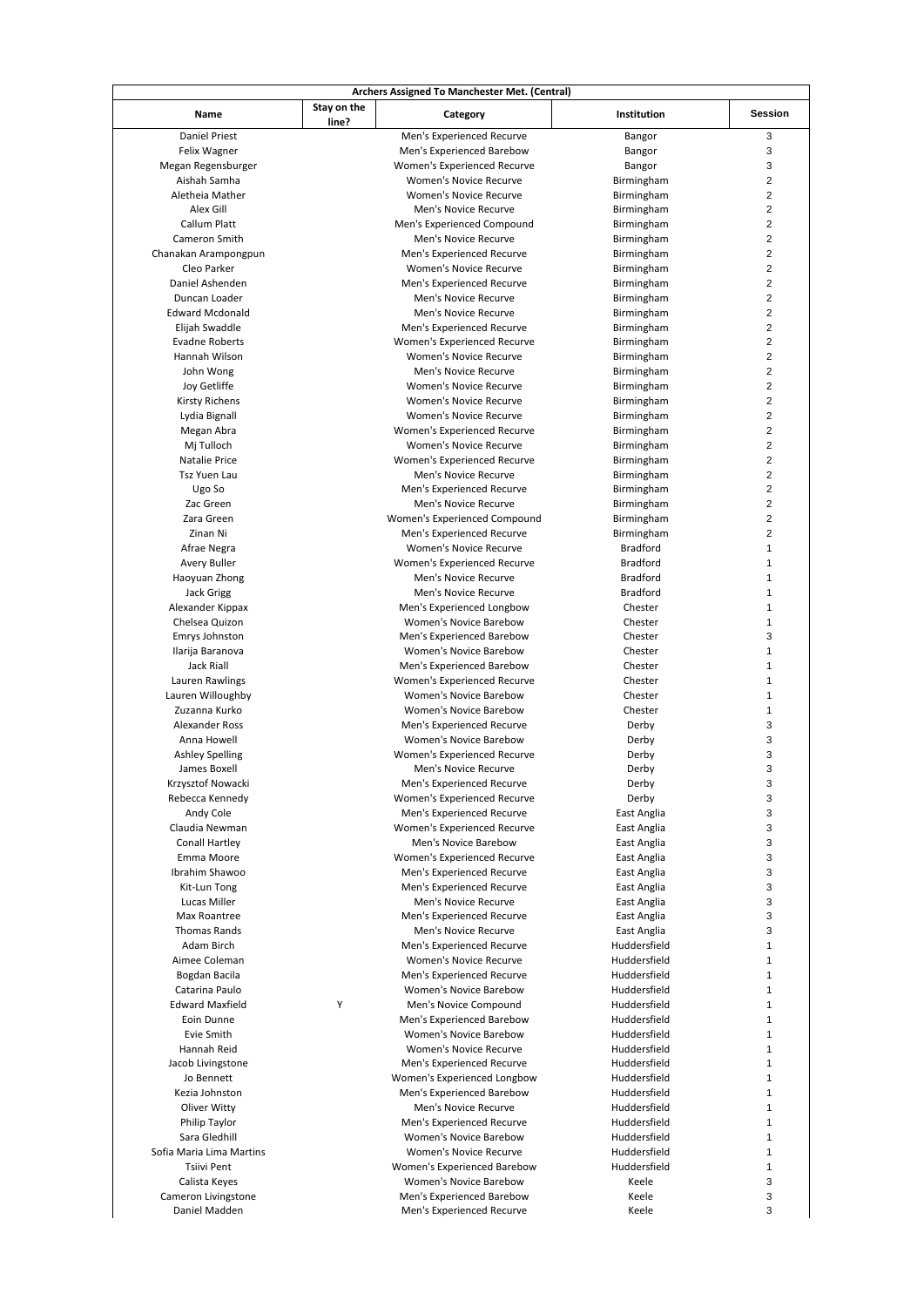Daniel Stroud Men's Novice Barebow Keele Olga Nechyparenka Women's Experienced Recurve Keele Phoebe Owen Women's Novice Recurve Keele Robyn India Johnston Women's Novice Barebow Keele Thomas Jack Hale **Men's Novice Barebow** Men's Novice Barebow **Keele** Changsheng Wang Men's Experienced Recurve Leeds Claire Cooper Women's Novice Recurve Leeds Finn Middleton-Baird **Men's Experienced Recurve** Leeds Henry Tien Men's Experienced Recurve Leeds Jake Patel Men's Novice Recurve Leeds Jessica Swinton Women's Experienced Recurve Leeds Manasvi Parikh Women's Novice Barebow Leeds Nong Ching Sit Women's Experienced Recurve Leeds Patryk Rosowski **Men's Novice Recurve** Charles Recurve Leeds Phoebe Rose **Monen's Experienced Barebow** Cleeds Constants Constant Cleeds Constants Cleeds Cleeds Cleeds Cleeds Men's Experienced Recurve Siyuan Hui Men's Novice Recurve Leeds Tom Braxton Men's Experienced Recurve Leeds Vuk Malis Men's Novice Recurve Leeds Wiktoria Wojciechowska Women's Novice Recurve Leeds Yu-Chi Wang Women's Novice Recurve Leeds Aidan Elves **Men's Experienced Compound** Lincoln Alice Wood-Stevens **Alice Wood-Stevens** Women's Experienced Recurve Lincoln<br>Jamie Smith Men's Novice Barebow Lincoln Men's Novice Barebow Lincoln Liam Wright Men's Experienced Compound Lincoln Michael Austin Men's Novice Barebow Lincoln Oliver Stephenson Men's Experienced Recurve Lincoln Sofia Hursham Women's Experienced Recurve Lincoln Daniel Cooper Men's Novice Recurve Liverpool Women's Novice Barebow Heidi Schacht Women's Experienced Barebow Liverpool Holly Warr Women's Experienced Recurve Liverpool Logan Baxter Men's Experienced Recurve Liverpool Max Marsden **Men's Novice Recurve** Men's Novice Recurve **Men's Novice Recurve** Liverpool Rory Powell وRory Powell Men's Experienced Compound<br>Ffion Edgeley وComponis Experienced Recurve Ffion Edgeley **Experienced Recurve** Women's Experienced Recurve Jasmine Turner Women's Experienced Barebow Manchester Women's Novice Barebow Kiran Cheema Women's Experienced Barebow Manchester Quanshou Zhong Men's Novice Recurve Manchester Seth Tsang Men's Experienced Recurve Manchester Abdulhafeed Alarifi **Men's Novice Barebow** Manchester Met Bryan Woodcock Men's Experienced Recurve Manchester Met Danusan Sivanesan Men's Novice Barebow Manchester Met Dylan Bellamy Men's Novice Barebow Manchester Met Elliot Went Men's Novice Recurve Manchester Met Helen Woodcock Women's Experienced Longbow Manchester Met Imogen Mae Lord Women's Novice Barebow Manchester Met Maria Lo Women's Novice Barebow Manchester Met Melissa Stephenson Women's Novice Barebow Manchester Met Melissa Young Women's Novice Barebow Manchester Met Nina Caulton **Nina Caulton Communis Experienced Recurve** Manchester Met<br>Sam Booth **Manchester Met** Men's Novice Barebow **Manchester Met** Men's Novice Barebow Annabel Garner **Note and Annabel Garner Women's Experienced Recurve Nottingham** Anson Yip **Men's Novice Compound** Men's Notingham Benjamin Young **Mental Men's Novice Recurve** Mottingham Charlotte Chard Women's Experienced Recurve Nottingham Dominic Kelsey **Men's Experienced Recurve** Mottingham Elizabeth Akrigg **Note 2008** Women's Novice Recurve Nottingham Emily Green **Notifical Community Community Creaming Community Creaming Creaming Creaming Creaming Creaming Creaming Creaming Creaming Creaming Creaming Creaming Creaming Creaming Creaming Creaming Creaming Creaming Creamin** Ewan Kennett Men's Experienced Barebow Nottingham Hannah Causebrook Women's Novice Recurve Nottingham Hannah Evans Women's Experienced Recurve Nottingham Ho Yin (Henry) Chau Menter Allen Men's Novice Recurve Nottingham Nottingham Isaac Phypers Men's Experienced Barebow Nottingham Jack Paxman Men's Novice Barebow Nottingham Kieran Jennings **Men's Novice Recurve** Men's Novice Recurve Louisa Piper Women's Experienced Recurve Nottingham Matt Waters **Men's Experienced Barebow** Nottingham Max Harding Men's Experienced Recurve Nottingham Michaela Smith **Michaela Smith Women's Novice Recurve** Nottingham Robert Casey **Men's Novice Recurve** Men's Notice Recurve **Nottingham** Rosemary Evans **Matter and Accord Momen's Experienced Barebow** Mottingham Sam Cartwright **Men's Experienced Compound** Mottingham<br>Sarah Moon **Mondal Compound Compound** Carah Mottingham Women's Experienced Compound Nottingham Shamas Mohammed **Men's Experienced Recurve** Mohammed Nottingham Simran Panesar **Music Communist Communist Communist Experienced Barebow** Nottingham

3

3

3

3

3

1

1

1

1

1

1

1

1

1

1

1

1

1

1

1

1

3

3

3

3

3

3

3

1

1

1

1

1

1

1

3

1

1

1

1

1

2

1

3

2

1

1

3

3

2

 $\overline{2}$ 

3

3

2

 $\overline{2}$ 

2

 $\overline{2}$ 

 $\overline{2}$ 

2

 $\overline{2}$ 

2

2

2

2

 $\overline{2}$ 

2

2

 $\overline{2}$ 

2

2

 $\overline{2}$ 

2

 $\overline{2}$ 

2

2

 $\overline{2}$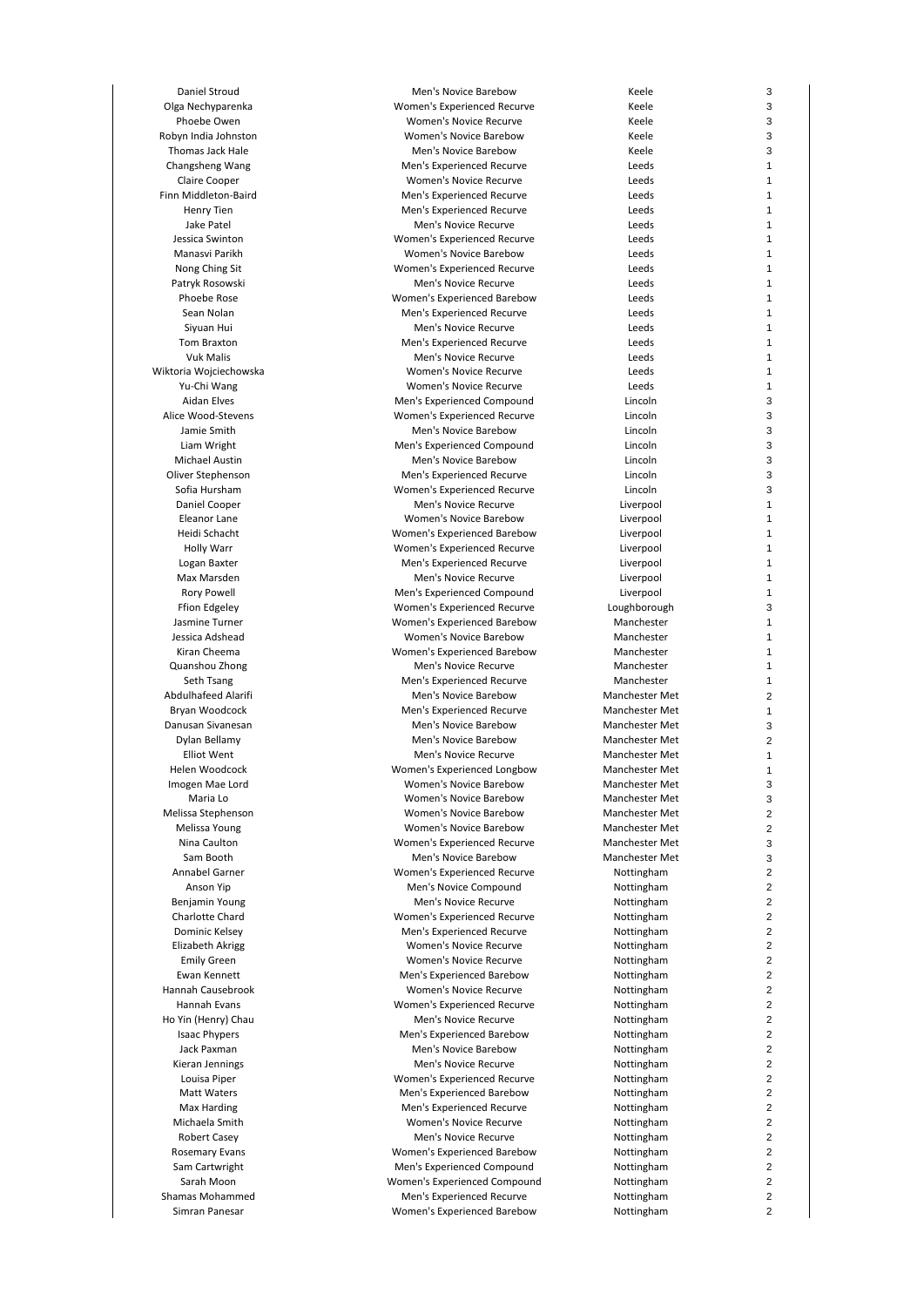Yingyao Sun Men's Novice Recurve Adam Wright Men's Experienced Recurve Mental Men's Experienced Recurve Charlotte Knowles Novice Recurve Notice Recurve Notice Recurve Harriet Kelsey **Notain Communis Experienced Recurve** Notain Trenth Note in the Notain Trenth Note in the Note of No Heather Armour Note and Armour Women's Experienced Recurve Note and Note and Note and Note and Note and Note and No Hywel Jenkins Men's Experienced Barebow Notice Notice and Trenth Notice Assembly Joshua Morris-Jones Mental Men's Experienced Recurve Notation Note and Trentham Trentham Trentham Trentham Tre Tilly Collins **Notify 2018** Women's Experienced Barebow Note William Ross Men's Experienced Compound Notice Notice Notice Notice Notice Note Notice Notice Note Note 1, 1979 Abir Ahmed **Example 2018** Women's Novice Barebow Adam Mills Men's Novice Barebow وAdam Mills<br>Ahmad Mohammed Men's Experienced Recur Men's Experienced Recurve Alexandra Langdon-Reich Sheffield Women's Experienced Recurve Anna Newman Women's Novice Barebow<br>Athanasios Karadimos<br>Men's Experienced Bareboy Athanasios Karadimos<br>
Ciera Farmer Mental Men's Experienced Barebow<br>
Momen's Novice Barebow Women's Novice Barebow Ellen Woodger North Women's Experienced Recurve Emily Lawson **Emily Lawson** Women's Experienced Recurve Emma Patterson Men's Novice Barebow Evan Powell Men's Experienced Recurve Sheffield Men's Experienced Recurve Fern Ingham Novice Barebow Women's Novice Barebow Imogen Colenutt **Women's Experienced Barebow** Jack Wells Men's Experienced Recurve Correct Men's Experienced Recurve Sheffield Unit Sheffield Men's Experienced Barebow Men's Experienced Barebow Kian Eshraghi-Yazdi Men's Experienced Recurve Kimberly Hau Nowell Barebow Naksymilian Zielinski Novice Barebow Naksymilian Zielinski Novice Barebow Naksymilian Zielinski Men's Experienced Recurve Matthew Chimbwandira Men's Experienced Recurve Milo Maguire **Milo Maguire** Men's Novice Barebow<br>Men's Experienced Barebow Sheffield Men's Experienced Barebow Men's Experienced Barebow Robert Cooper Men's Experienced Barebow Dovar Moultrie **Men's Experienced Barebow**<br>Ellie Williams **Mental Communist Communist Communist Communist Communist Communist Communist Communist Communist** Women's Novice Recurve Gabriel Beese-Raybould Men's Experienced Recurve Georgia Rae Green Women's Experienced Recurve Henry Wildgoose Men's Experienced Recurve James Hill Men's Experienced Recurve<br>Men's Novice Recurve Mathew Halley Men's Novice Recurve Natisha Peters **Natisha Peters** Women's Novice Recurve Robert Fox **Men's Experienced Recurve** Sapphire Brash Sapphire Brash Women's Experienced Recurve Amy Phelps **Musical Community** Women's Novice Recurve Christopher Guerin **Men's Experienced Compound** Christopher Woodgate Men's Experienced Recurve Hannah Burnage Mannah Burnage Women's Experienced Recurve Harry Taylor **Men's Novice Recurve** James Gardner Men's Experienced Recurve James Ireland Men's Experienced Recurve James Woodgate **Men's Experienced Recurve** Jodie Green **Women's Experienced Recurve** Kate Willett Women's Experienced Recurve Lauren Rutherford **Communist Communist Communist Communist Communist Communist Communist Communist Communist Co**<br>Women's Experienced Recur Leigh Hewitt **Mollect Communist Communist Communist Communist Communist Communist Communist Communist Communist**<br>Momen's Experienced Barebow Women's Experienced Barebow Luc Davison Men's Novice Recurve Warwick Max Parker Men's Novice Recurve Megan Edwards The Communist Women's Experienced Recurve Megan Purchase Manuel Communis Experienced Recurve Noelito Parina Men's Experienced Recurve Peter Langmack Men's Experienced Recurve<br>Ramona Seremesic Manusch Momen's Novice Recurve Women's Novice Recurve Rens Can Velzen Men's Experienced Barebow Robyn Nix **Nix Accord Recurve** Women's Novice Recurve Ryan Zhou **Men's Experienced Recurve** Sam Curtis **Men's Experienced Longbow** Men's Experienced Longbow Sean Foo **Men's Experienced Compound**<br>
Sruti Patel **Marwick Compound Warms Novice Recurve** Women's Novice Recurve Wills Chiu **Men's Experienced Recurve** Yolanda Yeung Women's Experienced Recurve Zain Mehdi **Men's Novice Barebow** Men's Novice Barebow Connor Rides Men's Experienced Compound Works Area Men's Experienced Compound Adam Crook Men's Experienced Barebow Alexander Harrison **Men's Experienced Recurve** Alyssa Linardic **Alyssa Linardic** Communis Novice Barebow<br>Aster Wood **Marshall Momen's Experienced Recur** Women's Experienced Recurve Ayla Van Hissenhoven Women's Experienced Recurve Callum Pritchard Men's Novice Recurve

| Nottingham     |
|----------------|
|                |
| ttingham Trent |
| ttingham Trent |
|                |
| ttingham Trent |
| ttingham Trent |
| ttingham Trent |
|                |
| ttingham Trent |
| ttingham Trent |
|                |
| ttingham Trent |
| Sheffield      |
|                |
| Sheffield      |
| Sheffield      |
| Sheffield      |
|                |
| Sheffield      |
| Sheffield      |
|                |
| Sheffield      |
| Sheffield      |
| Sheffield      |
|                |
| Sheffield      |
| Sheffield      |
|                |
| Sheffield      |
| Sheffield      |
|                |
| Sheffield      |
| Sheffield      |
| Sheffield      |
|                |
| Sheffield      |
| Sheffield      |
|                |
| Sheffield      |
| Sheffield      |
| Sheffield      |
|                |
| Sheffield      |
| UCLan          |
|                |
| UCLan          |
| UCLan          |
|                |
| UCLan          |
| UCLan          |
|                |
| UCLan          |
| UCLan          |
| UCLan          |
|                |
| UCLan          |
| UCLan          |
|                |
| Warwick        |
| Warwick        |
|                |
| Warwick        |
| Warwick        |
| Warwick        |
|                |
| Warwick        |
| Warwick        |
|                |
| Warwick        |
| Warwick        |
|                |
| Warwick        |
| Warwick        |
| Warwick        |
|                |
| Warwick        |
| Warwick        |
| Warwick        |
|                |
| Warwick        |
| Warwick        |
|                |
| Warwick        |
| Warwick        |
|                |
| Warwick        |
| Warwick        |
| Warwick        |
|                |
| Warwick        |
| Warwick        |
|                |
| Warwick        |
| Warwick        |
|                |
| Warwick        |
| Warwick        |
| Warwick        |
|                |
| 'olverhampton  |
| York           |
|                |
| York           |
| York           |
|                |
| York           |
| York           |
| York           |
|                |

 $\overline{2}$ 

3

3

3

3

3

3

3

3

 $\overline{2}$ 

2

2

 $\overline{2}$ 

2

 $\overline{2}$ 

2

2

 $\overline{2}$ 

2

 $\overline{2}$ 

 $\overline{2}$ 

2

 $\overline{2}$ 

2

2

 $\overline{2}$ 

2

 $\overline{2}$ 

2

2

 $\overline{2}$ 

1

1

1

1

1

1

1

1

1

1

3

3

3

3

3

3

3

3

3

3

3

3

3

3

3

3

3

3

3

3

3

3

3

3

3

3

3

3

3

3

1

1

1

1

1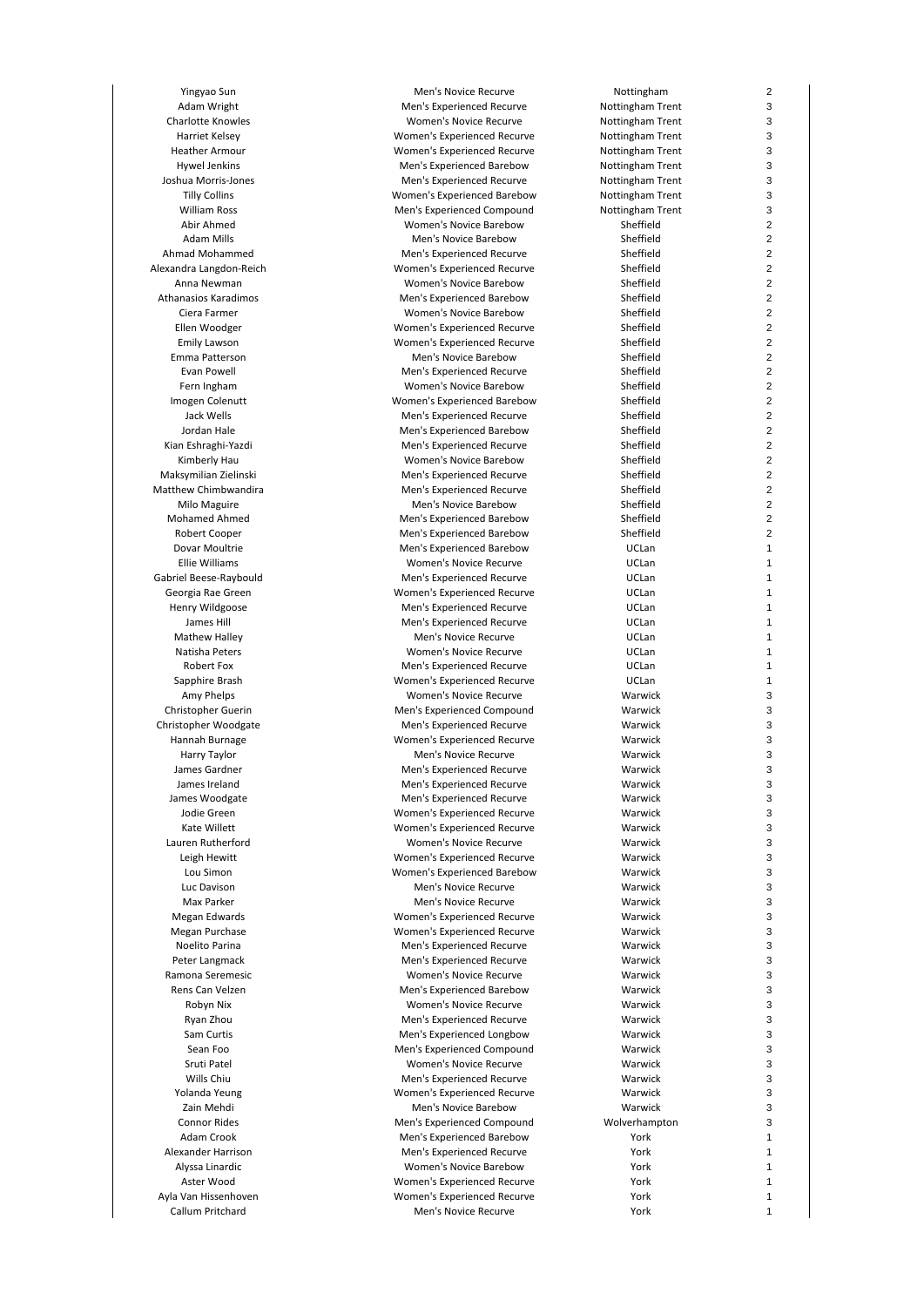| Holly Hendry       | Women's Novice Barebow    | York |  |
|--------------------|---------------------------|------|--|
| James Underwood    | Men's Novice Barebow      | York |  |
| <b>Thomas Bark</b> | Men's Novice Barebow      | York |  |
| Tvler Hale         | Men's Experienced Recurve | York |  |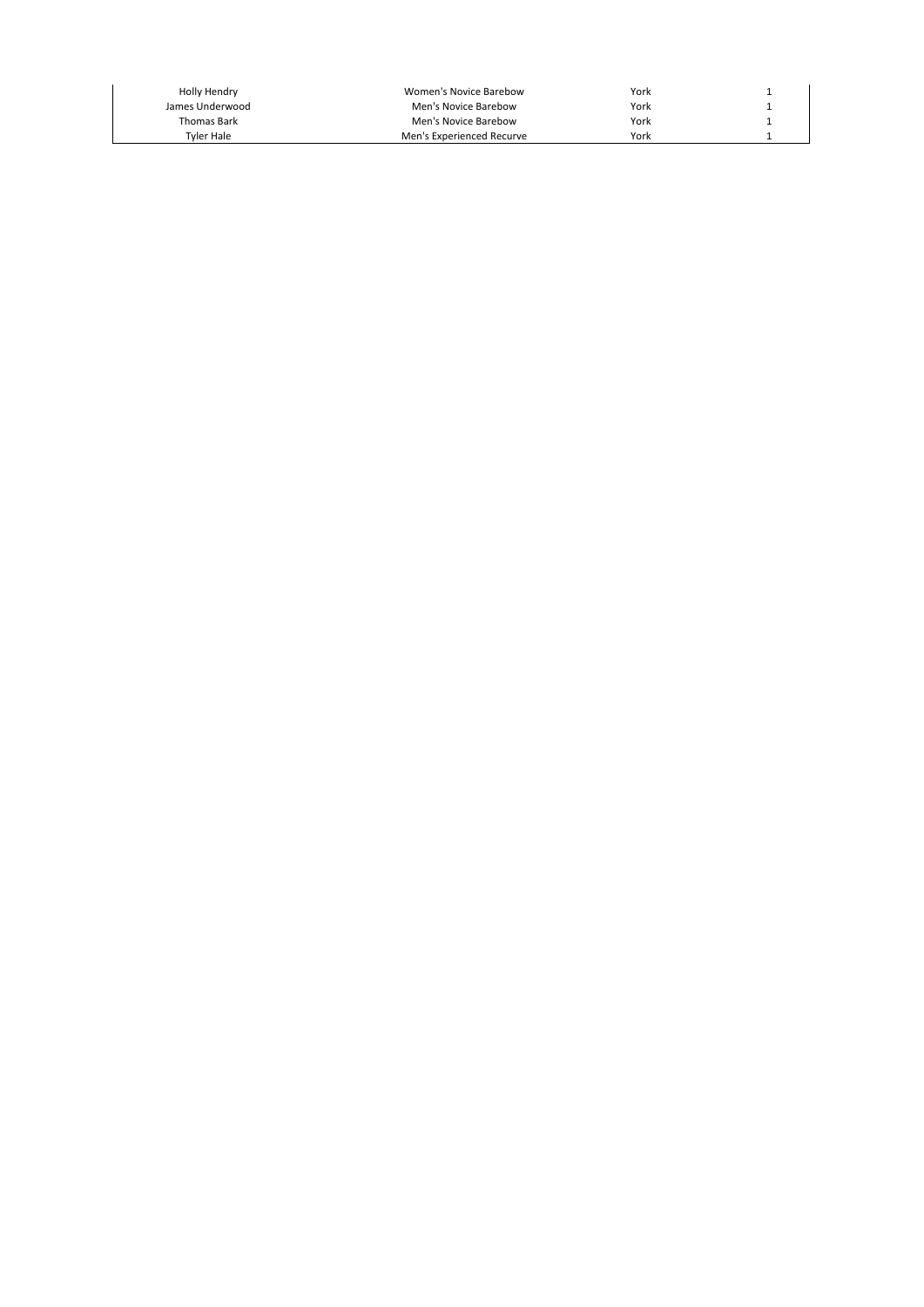| Name                                  | Stay on the<br>line? | Category                      | Institution | <b>Session</b>          |
|---------------------------------------|----------------------|-------------------------------|-------------|-------------------------|
| Amelie Kauer                          |                      | Women's Experienced Recurve   | Aberdeen    | 3                       |
| Craig Paterson                        |                      | Men's Experienced Recurve     | Aberdeen    | 3                       |
| George Kassapis                       |                      | Men's Experienced Longbow     | Aberdeen    | 3                       |
| Loïse Parnotte                        |                      | Women's Experienced Recurve   | Aberdeen    | 3                       |
| Michal Kozera                         |                      | Men's Experienced Compound    | Aberdeen    | 3                       |
| Roman Berger                          |                      | Men's Novice Recurve          | Aberdeen    | 3                       |
| Zoe Wright                            |                      | Women's Experienced Barebow   | Aberdeen    | 3                       |
| Alex Lai                              |                      | Men's Novice Recurve          | Dundee      | 3                       |
| Corey Malcolm                         |                      | Men's Novice Barebow          | Dundee      | 3                       |
| Diarmaid Sam                          |                      | Men's Novice Barebow          | Dundee      | 3                       |
| Fraser Harper                         |                      | Men's Novice Barebow          | Dundee      | 3                       |
| Gabriella Saksono                     |                      | Women's Novice Recurve        | Dundee      | 3                       |
| Jamie Mccrohon                        |                      | Men's Experienced Barebow     | Dundee      | 3                       |
| Matthew Sin                           |                      | Men's Novice Recurve          | Dundee      | 3                       |
| Mhairi Brooker                        |                      | Women's Experienced Recurve   | Dundee      | 3                       |
| Paula Tomaszewska                     |                      | Women's Experienced Barebow   | Dundee      | 3                       |
| Sophie Visser                         | Y                    | Women's Novice Compound       | Dundee      | 3                       |
| Alesia Fiddler                        |                      | <b>Women's Novice Recurve</b> | Durham      | 3                       |
| Alexandra Myers-Bennett               |                      | Women's Experienced Recurve   | Durham      | 3                       |
| Amy Nerou                             |                      | Women's Experienced Barebow   | Durham      | 3                       |
| Amy Titterington                      |                      | Women's Experienced Recurve   | Durham      | 3                       |
|                                       |                      |                               | Durham      | 3                       |
| Andriy Prysyazhnyy                    |                      | Men's Experienced Barebow     | Durham      | 3                       |
| Annie Li<br>Charlotte Llewellyn-Smith |                      | Women's Experienced Recurve   |             | 3                       |
|                                       |                      | Women's Experienced Recurve   | Durham      |                         |
| Dan Bold                              |                      | Men's Experienced Compound    | Durham      | 3                       |
| <b>Emily Gammon</b>                   |                      | Women's Experienced Barebow   | Durham      | 3                       |
| Estelle Liu                           |                      | Women's Experienced Recurve   | Durham      | 3                       |
| Jack Bonner                           |                      | Men's Novice Recurve          | Durham      | 3                       |
| Jack Slater                           |                      | Men's Novice Recurve          | Durham      | 3                       |
| Jon Garner                            |                      | Men's Novice Barebow          | Durham      | 3                       |
| Lisa Xu                               |                      | <b>Women's Novice Barebow</b> | Durham      | 3                       |
| Mathilde Willson-Drummond             |                      | Women's Experienced Recurve   | Durham      | 3                       |
| Matthew Likely                        |                      | Men's Experienced Recurve     | Durham      | 3                       |
| Natalya Uemlianin-Stone               |                      | Women's Experienced Barebow   | Durham      | 3                       |
| Oliver O'Donnell                      |                      | Men's Experienced Recurve     | Durham      | 3                       |
| <b>Rob Mitchell</b>                   |                      | Men's Experienced Barebow     | Durham      | 3                       |
| Roman Baranovskis                     |                      | Men's Experienced Barebow     | Durham      | 3                       |
| Sarah Warren                          |                      | Women's Novice Barebow        | Durham      | 3                       |
| Theo Charters                         |                      | Men's Novice Recurve          | Durham      | 3                       |
| Alex Adeyemi                          |                      | Men's Experienced Longbow     | Edinburgh   | 2                       |
| Elizabeth Martel                      |                      | Women's Experienced Compound  | Edinburgh   | 2                       |
| Grace Goh                             |                      | Women's Novice Recurve        | Edinburgh   | $\overline{\mathbf{c}}$ |
| Ilija Ristovski                       |                      | Men's Experienced Recurve     | Edinburgh   | $\overline{\mathbf{c}}$ |
| Jake Walsh                            |                      | Men's Experienced Compound    | Edinburgh   | 2                       |
| Jasmine Thom                          |                      | Women's Novice Recurve        | Edinburgh   | 2                       |
| Jonathan Buhler                       |                      | Men's Novice Recurve          | Edinburgh   | $\overline{\mathbf{c}}$ |
| Natasha Homer                         |                      | Women's Experienced Recurve   | Edinburgh   | 2                       |
| Tom Storey                            |                      | Men's Novice Recurve          | Edinburgh   | $\overline{2}$          |
| <b>Traiko Dinev</b>                   |                      | Men's Novice Compound         | Edinburgh   | $\overline{c}$          |
| Xanthe Miller                         |                      | Women's Experienced Recurve   | Edinburgh   | 2                       |
| <b>Guillaume Andrieux</b>             |                      | Men's Experienced Recurve     | Glasgow     | $\mathbf{1}$            |
| Robyn Geddes                          |                      | Women's Experienced Compound  | Glasgow     | $\mathbf{1}$            |
| <b>Adam Pettigrew</b>                 |                      | Men's Experienced Recurve     | Lancaster   | 2                       |
| Anna Ferguson                         |                      | Women's Experienced Recurve   | Lancaster   | $\overline{\mathbf{c}}$ |
| <b>Beatrice Beardmore</b>             |                      | Women's Novice Longbow        | Lancaster   | $\overline{\mathbf{c}}$ |
| James Phillips                        |                      | Men's Experienced Recurve     | Lancaster   | $\overline{2}$          |
| Katie Roadknight                      |                      | Women's Experienced Recurve   | Lancaster   | 2                       |
| Kobe Pioquinto                        |                      | Men's Novice Recurve          | Lancaster   | $\overline{\mathbf{c}}$ |
| Liam Wylie                            |                      | Men's Experienced Recurve     | Lancaster   | 2                       |
| Lucy Clarke                           |                      | Women's Experienced Recurve   | Lancaster   | $\overline{2}$          |
| Peter Cox                             |                      | Men's Experienced Recurve     | Lancaster   | $\overline{\mathbf{c}}$ |
| Sean Maciver                          |                      | Men's Experienced Recurve     | Lancaster   | $\overline{\mathbf{c}}$ |
| Thea Moores                           |                      | Women's Experienced Recurve   | Lancaster   | $\overline{2}$          |
| Vitchapat Buppanimitr                 |                      | Men's Novice Barebow          | Lancaster   | $\overline{2}$          |
| Adam Cross                            |                      |                               |             | $\overline{c}$          |
|                                       |                      | Men's Experienced Compound    | Newcastle   |                         |
| Alexa Francesca Perocheau             |                      | Women's Experienced Barebow   | Newcastle   | $\overline{\mathbf{c}}$ |
| Alfred Websdale                       |                      | Men's Novice Recurve          | Newcastle   | $\overline{\mathbf{c}}$ |
| Alice Uloth                           |                      | Women's Experienced Barebow   | Newcastle   | $\overline{c}$          |
| Celine Wang                           |                      | Women's Novice Barebow        | Newcastle   | 2                       |
| Connor Corrigan                       |                      | Men's Experienced Recurve     | Newcastle   | $\overline{\mathbf{c}}$ |
| David Giles                           |                      | Men's Experienced Recurve     | Newcastle   | $\overline{2}$          |
| Gael Lindsey                          |                      | Women's Experienced Recurve   | Newcastle   | $\overline{2}$          |
| Gayle Oh                              |                      | Women's Novice Recurve        | Newcastle   | $\overline{\mathbf{c}}$ |
|                                       |                      |                               | Newcastle   | $\overline{2}$          |